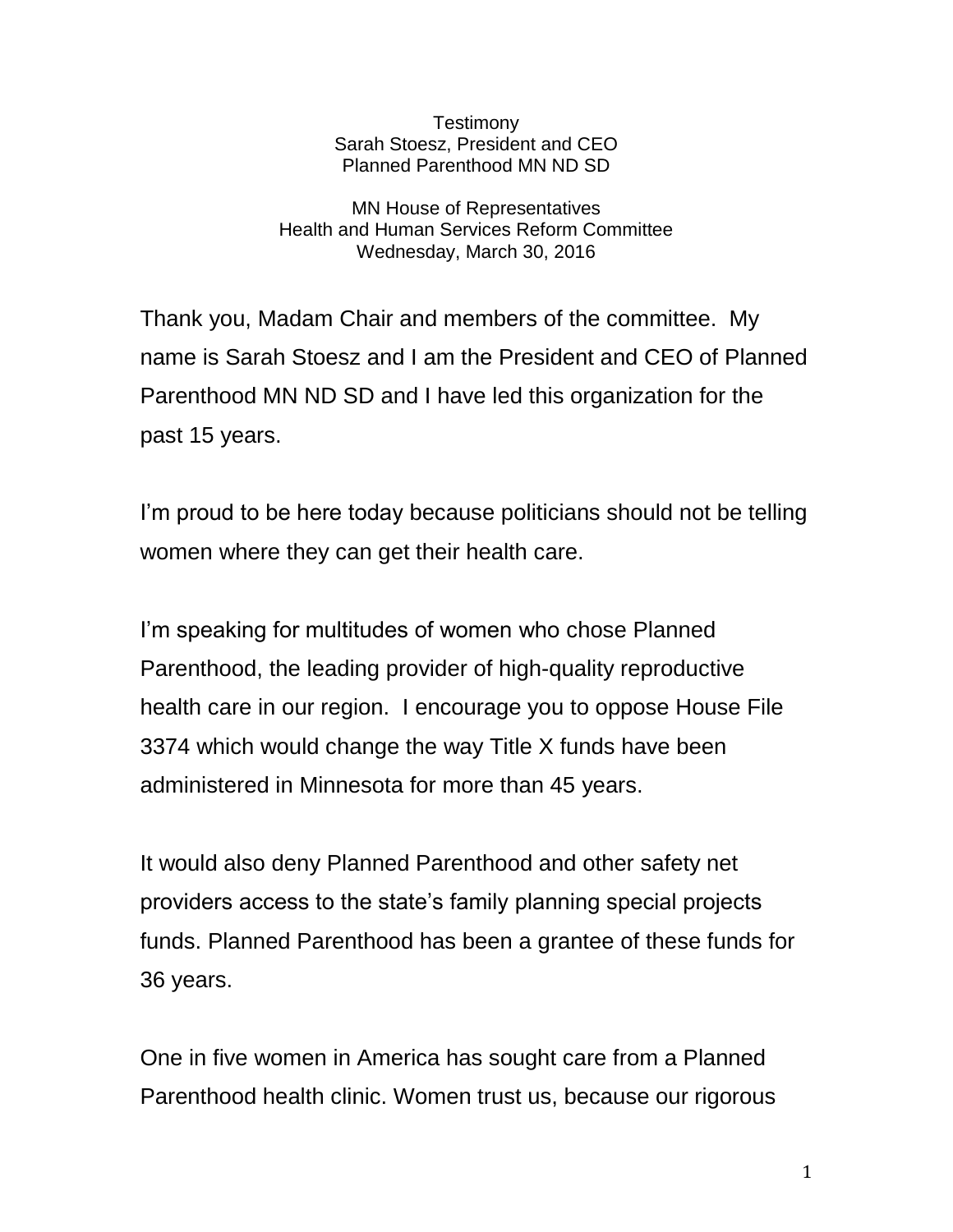health standards have been developed with the nation's top medical experts over our 100-year history nationally and our 88 years of providing care in Minnesota.

There has been a great deal of misinformation circulated about Planned Parenthood recently, and I want to be absolutely clear at the outset. All public funding that Planned Parenthood receives is in the form of reimbursement for health care our doctors and clinicians provide for birth control, cancer screenings, testing and treatment for sexually transmitted infections.

No Title X funds or FPSP funds ever pay for abortion services at Planned Parenthood.

In Minnesota, Planned Parenthood cares for nearly 65,000 people annually through a network of 18 clinics: 10 in Greater MN, 5 in suburban communities and 3 in St. Paul/Minneapolis.

55% of our clinics are in rural or medically underserved areas, meaning that people very often have nowhere else to turn for reproductive health care. We are a safety net provider. In 2015, 1 of 2 patients was at or below the federal poverty level and received free care. Another 45% people received care at reduced cost.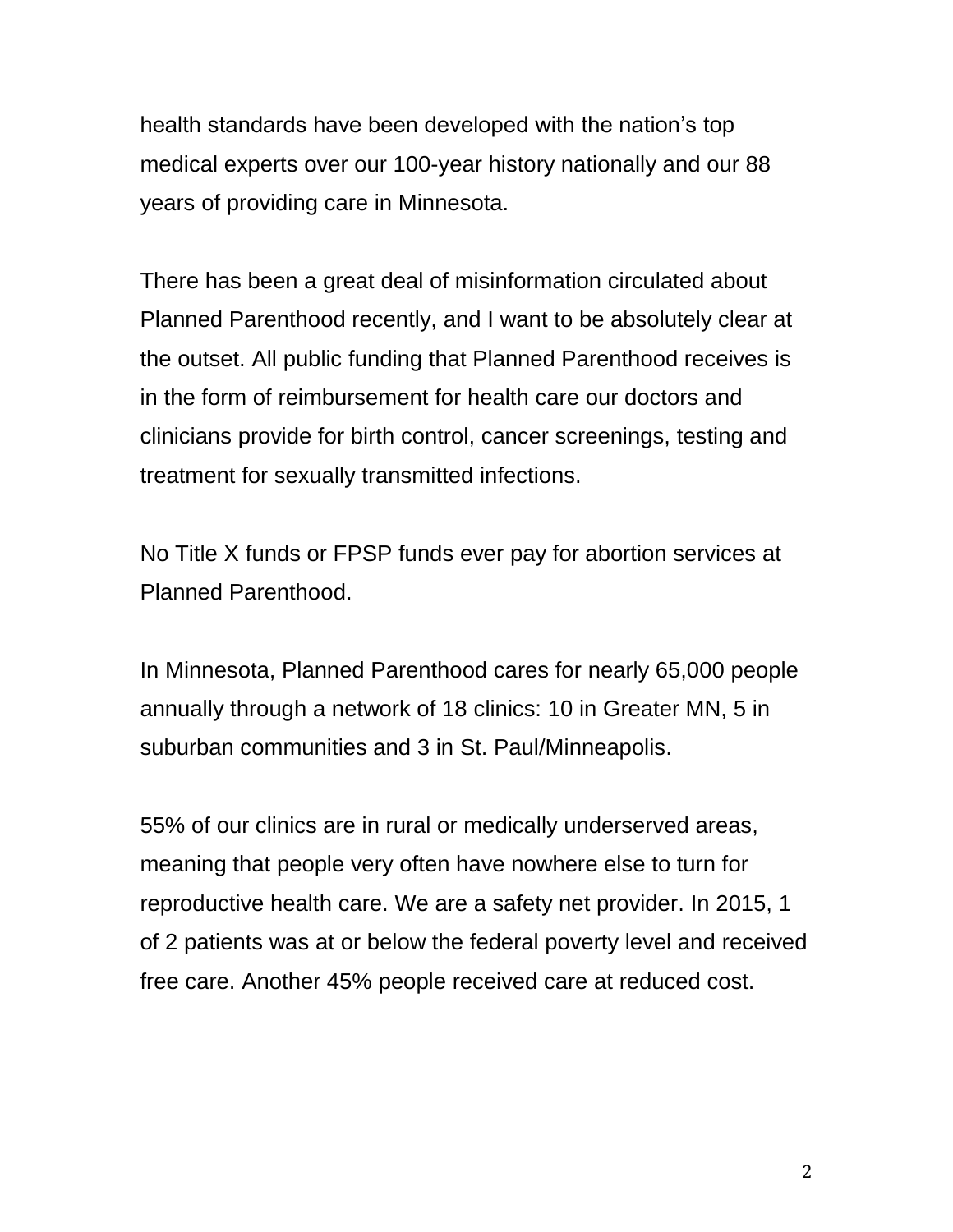Planned Parenthood operates just like Mayo, Allina, Health Partners and all other systems that provide medical care, meaning that we are reimbursed for the care we provide.

And the same is true for Title X, the federal birth control program, which was enacted by a bi-partisan Congress and signed into law by President Nixon in 1970.

Because of our health care mission, we at Planned Parenthood have always been keenly aware of the need for birth control by countless women and families and therefore applied for those funds and were granted authority to implement Title X in Minnesota in 1971.

As a state, Minnesota has invested in family planning for the benefit of public health since 1978; Planned Parenthood has been a recipient of thses FPSP funds for more than 35 years.

So, Madam Chair and members of the committee, Planned Parenthood has administered those funds, provided essential health care and been reimbursed for our services to low-income people in need of birth control for nearly 50 years through Title X and 35 years through FPSP

Title X and FPSP funding are only used for preventive health care services like birth control, clinical breast exams, well-woman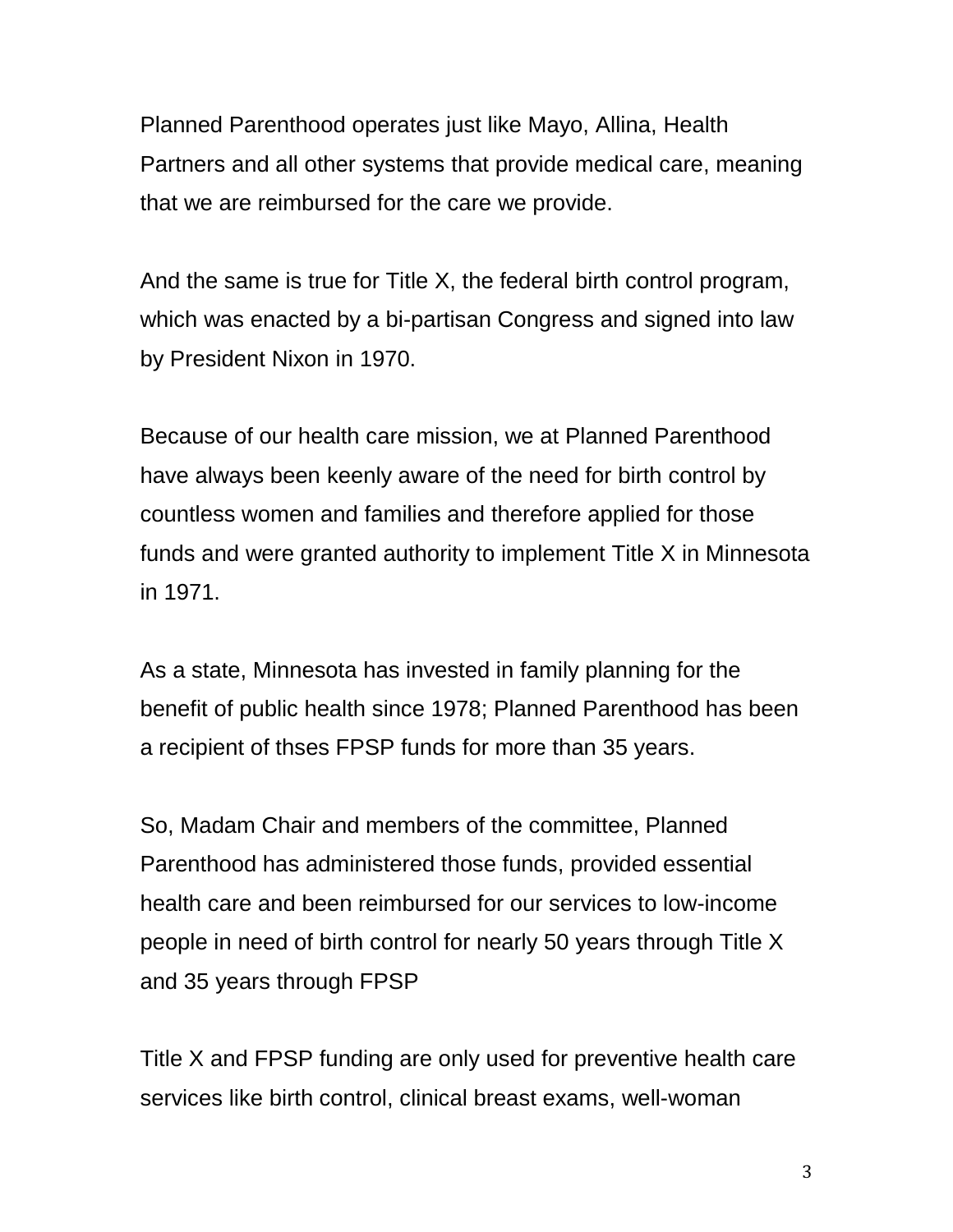exams, pre-conception, pre-natal, cervical cancer screenings and STD testing. People who qualify for Title X or FPSP funding usually have no other funding source for their basic health care.

Blocking access to Planned Parenthood would impact over 45,000 people who receive their health care at 15 of our Planned Parenthood clinics in Minnesota. It would be especially harmful to the 25,000 people who rely directly on Title X and FPSP funding for their care and have no other way to pay for it.

The 15 Minnesota clinics are clinics that only provide birth control and reproductive health services. They do not provide abortion.

In addition to these 15 Planned Parenthood clinics, we partner with 22 additional clinics, primarily in Greater MN that serve 5,000 people each year with federal Title X funding. Our delegate partners are SE Minnesota Community Action, SW Minnesota Opportunity Council, NW Minnesota (Mahube-Otwa) Community Action and Hennepin County Medical Center.

As you can see, working with Title X and the federal and state governments, we have built a solid and effective infrastructure for 45 years, including that we provide extensive support, review, and counsel to our partners regarding the rigorous Title X requirements and best practices.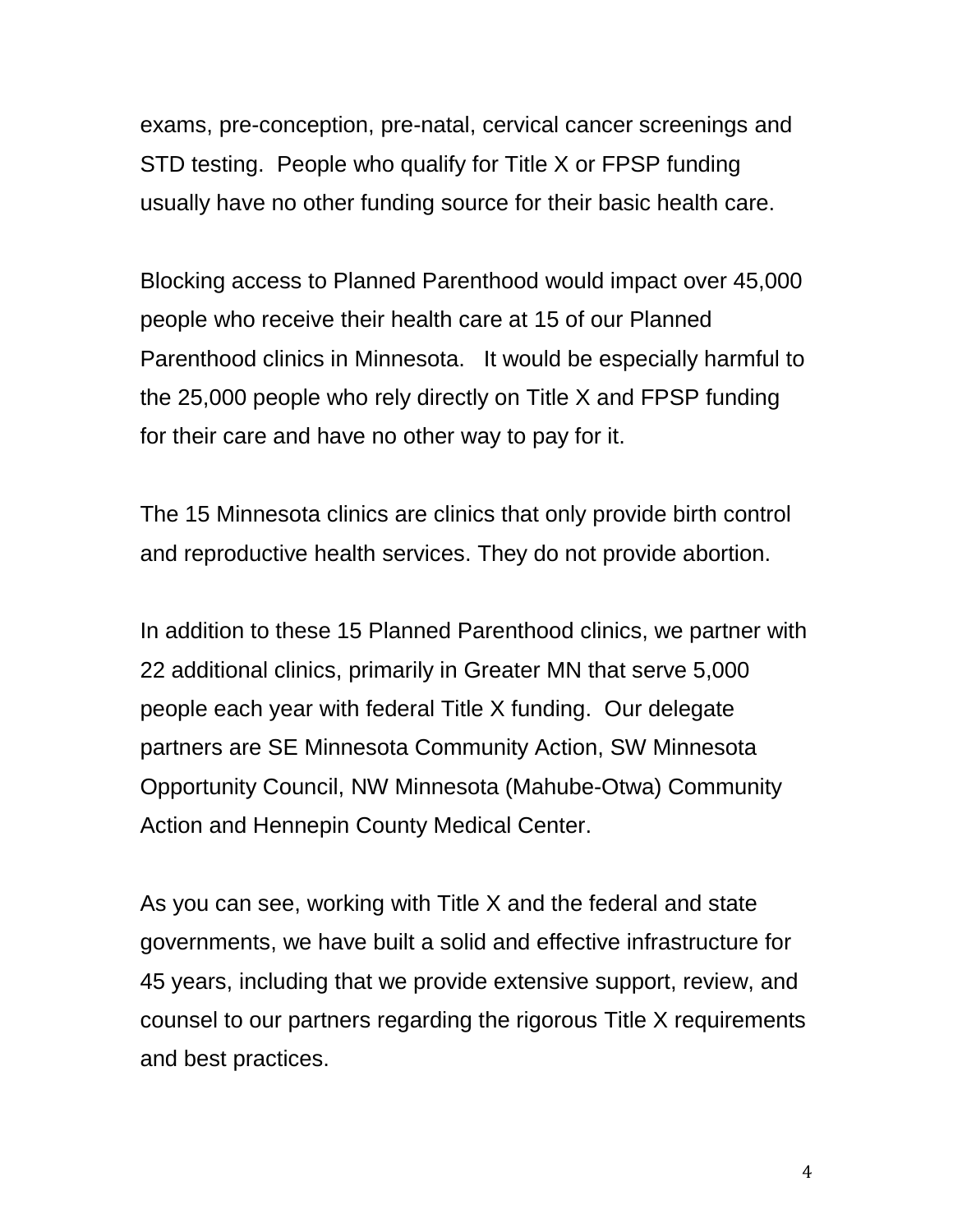I know you have received letters from a number of organizations opposing this bill including: ACOG-MN, MN Nurses Association, Face2Face Clinic, Mahube-Otwa, Reproductive Health Alliance Clinics.

Planned Parenthood is a valued partner of Minnesota Department of Health's FPSP program. In the last grant year we reached 28,000 people with education programming that is targeted towards communities with the highest reproductive health needs in our state.

Although is it sometimes claimed that people can just go elsewhere if they are blocked from Planned Parenthood, that's simply not the case, and the network of community clinics here in Minnesota has made clear that they do not have the capacity to provide this care nor do they seek to do so.

Why, after 45 years of providing exemplary health care has this bill been filed today? It is because it is part of a coordinated national effort by those opposed to women's access to abortion and who now seek to influence our state's health care policy. These efforts have failed in Congress and are now being attempted in state after state around the country, sadly now including Minnesota.

## **These efforts have been justified by deceptively edited and thoroughly discredited videos released by a group that is**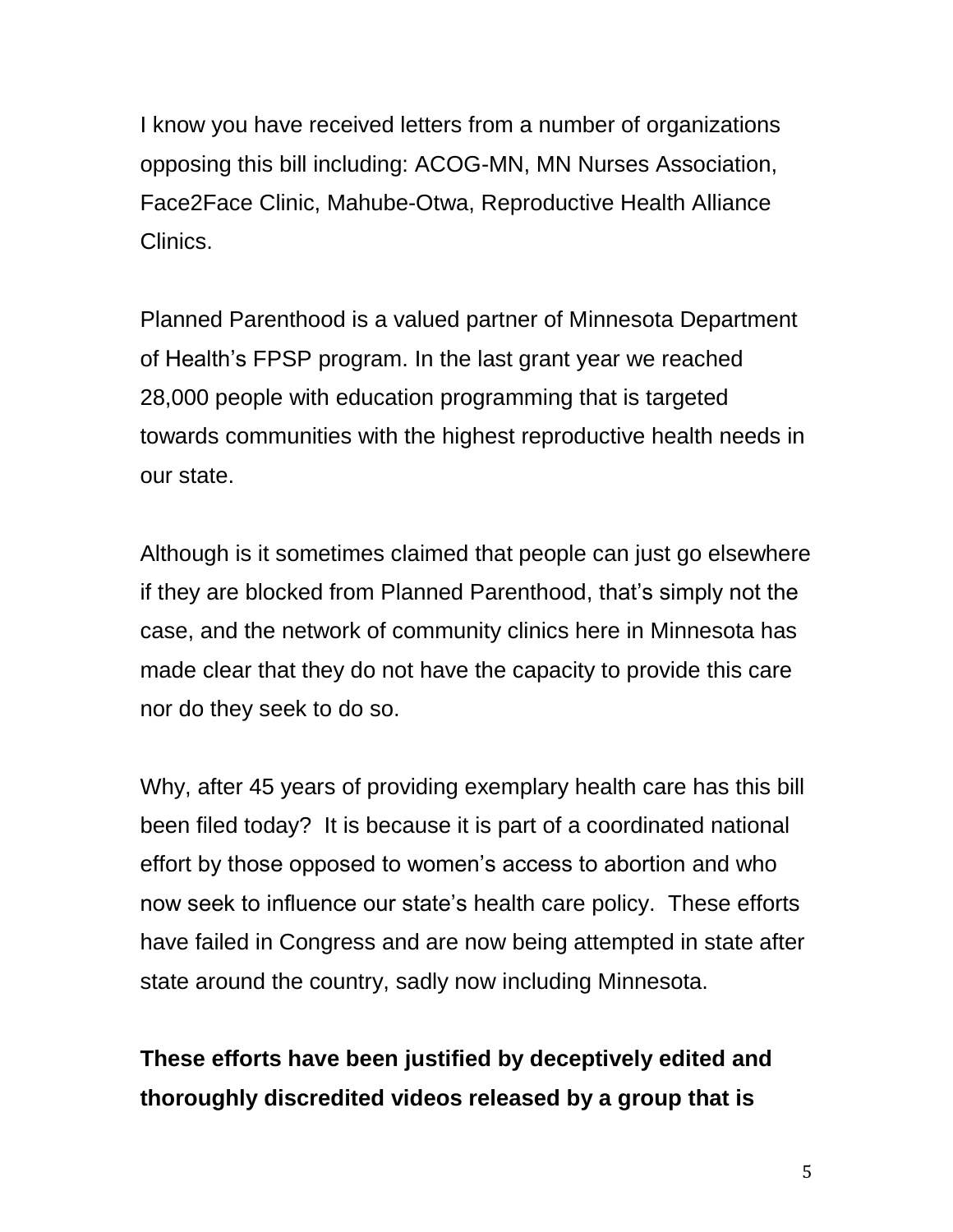**dedicated to making abortion illegal in this country. Investigation after investigation has been launched since the videos were released and in all cases it has been shown that Planned Parenthood broke no laws.**

**The outrageous accusations leveled against Planned Parenthood are offensive and categorically untrue. And in fact the leaders of the organization behind the videos has been indicted and criminally charged in Texas for their illegal actions, and are currently defending themselves against a serious RICO action filed by a number of entities across our country.**

**So members of the committee, this effort to deny Title X and FPSP funds to Planned Parenthood patients is not based on:**

- **The success and importance of family planning funding in Minnesota. Over the last 45 years, PP has provided care for 1.6 million people with these funds.**
- **It is not based on cost – Currently Title X doesn't cost the state of MN any state tax dollars, but if the Department of Health had to administer the program Minnesota's taxpayers would be paying part of the tab for Title X for the very first time.**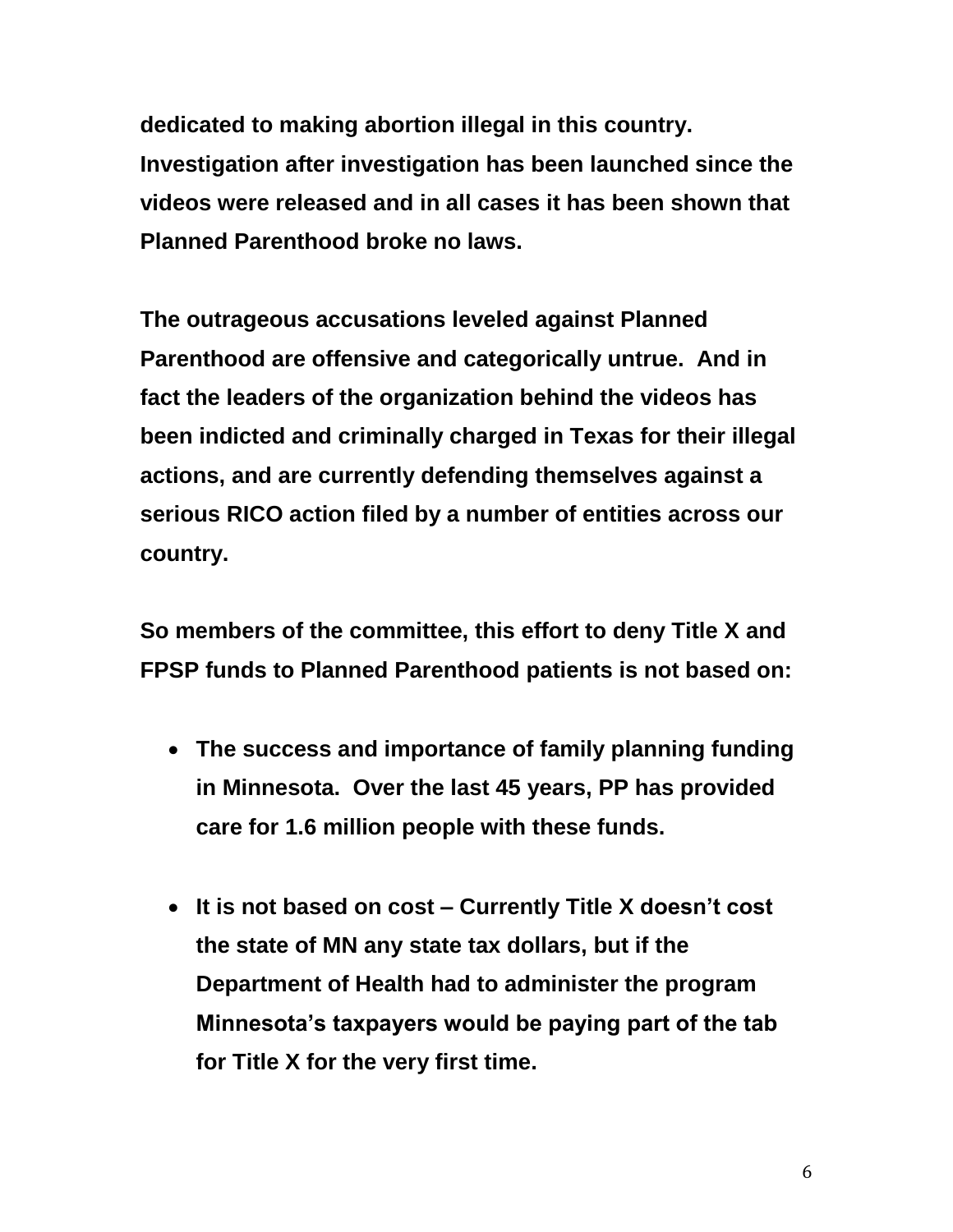- **It is not based on taxpayer savings. In fact it is welldocumented that for every dollar spent on birth control in 2010, more than \$7.00 was saved in public health care expenditures.**
- **It is not based on our ineffectiveness. In fact we know from research that when people can prevent and treat STDs, HPV, HIV, and cancer we all benefit socially and economically.**
- **It is not based on whether the programs are strong, wellrun and comply with all laws. These programs are thoroughly audited by an independent external audit firm every single year, and Title X also undergoes a rigorous audit by the federal government every 3 years – they visit clinics, pull files and do an extensive review of the administration of the program.**
- **It is not because the funding is used for abortion – we have not ever - not one penny of TX or FPSP money has ever been spent on abortion.**
- **And, it is certainly not because taxpayers in our state want this bill to pass. In fact, a 2016 statewide poll of Minnesotans showed that 69% of people want PP funding to stay the same or be increased.**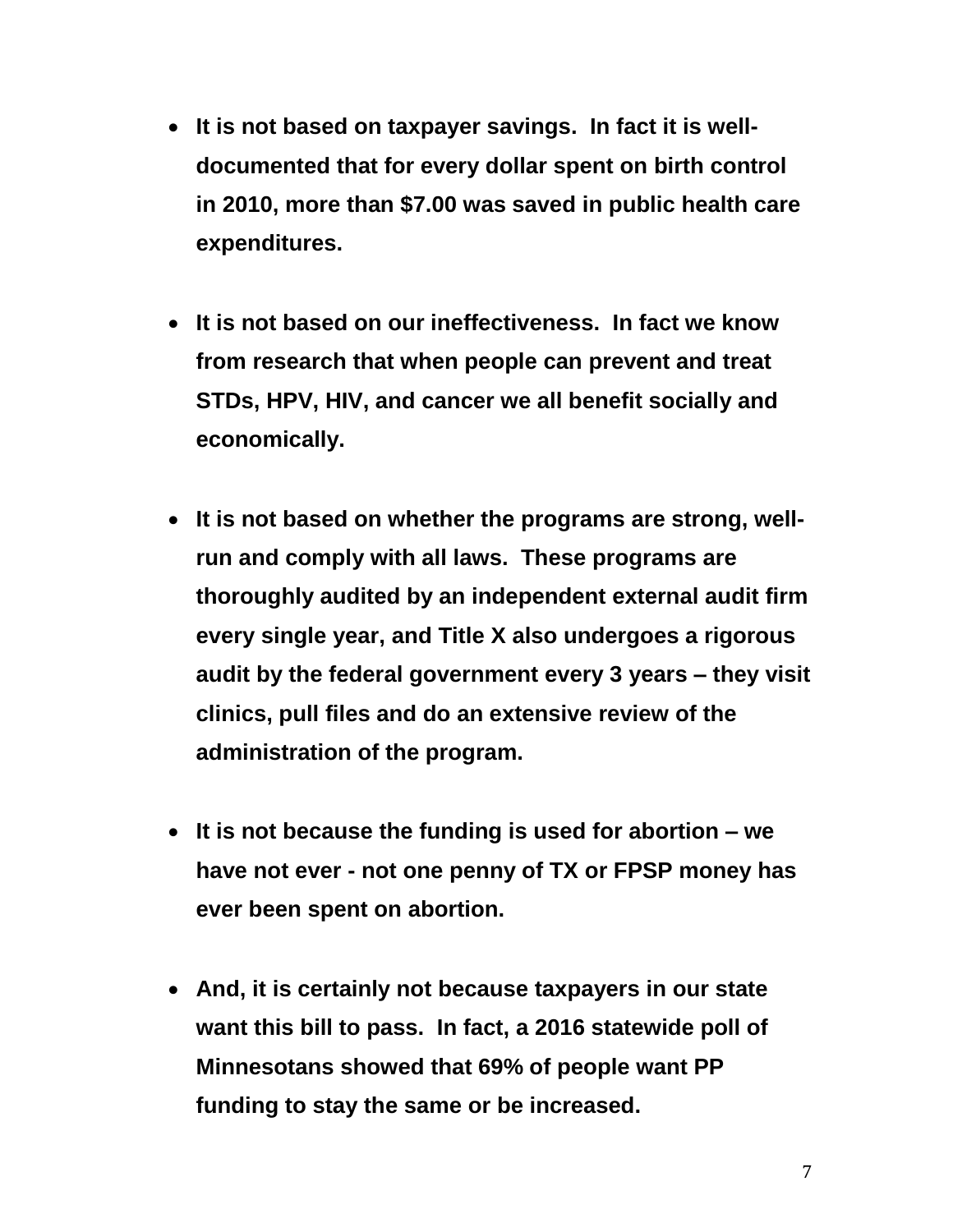**This bill is solely motivated by those that wish to deny women access to abortion.**

**The tragic thing is that it would not accomplish that unconstitutional goal. In fact, in states such as Texas where PP clinics have been forced to close, hundreds of thousands of women have lost their health care, causing at least 25,000 unintended pregnancies.**

## **I don't want this to happen to people here in our state, and Minnesotans agree.**

Largely as a result of access to birth control, women are now nearly half the workforce in America, and more than half of college students. As a result of better sex education and more access to birth control, we are now at a 40-year low for teen pregnancy in America, and PP has been a key part of that result.

In closing, I'd like to tell you about Jodi, a Planned Parenthood patient from St. Cloud who told me PP saved her life. A couple years ago when Jodi went in for her annual exam at our St. Cloud clinic, everything was pretty ordinary, except when the NP found a lump in her neck. Jodi says, "It was a lump I probably never would have noticed."